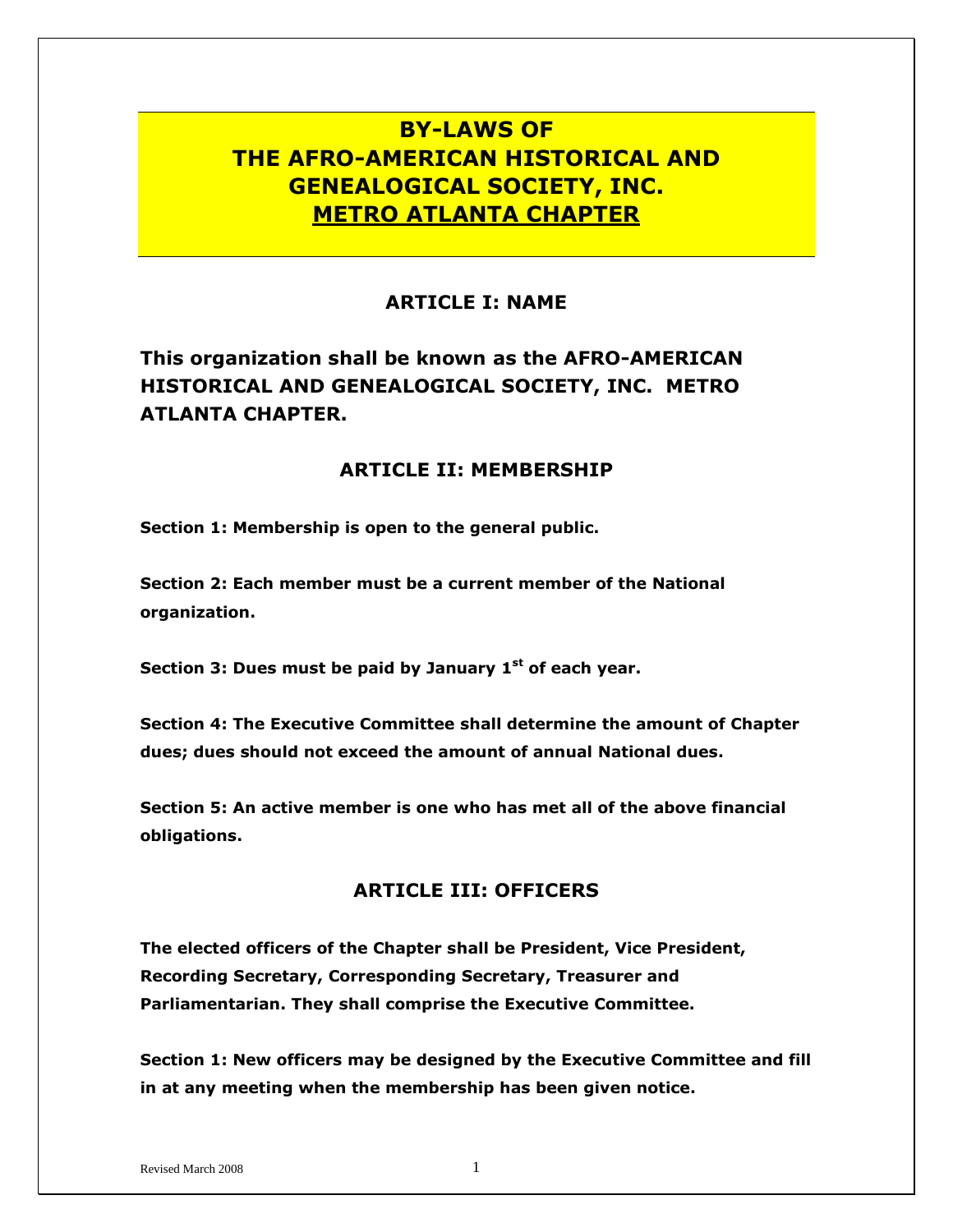#### **Section 2: The duties of the officers shall be:**

- **A. The PRESIDENT Shall:**
	- **1. Preside over all meetings of the Executive Committee**
	- **2. Offer all motions for consideration**
	- **3. Call special meetings**
	- **4. Appoint committee chairpersons subject to approval of the Executive Committee**
	- **5. Be an ex-officio of all committees except the Election Committee**
	- **6. Enforce observance of the By-Laws**
	- **7. Present a detail report of the proceedings and accomplishments of his/her administration at the end of his/her term**
	- **8. Be responsible for filing annual reports, which shall include financial reports by April 1st of each year**

#### **B. The VICE PRESIDENT shall:**

- **1. Serve in the absence of the President, in an order designated by the Executive Committee**
- **2. Serve as member of the Finance Committee**
- **3. Be responsible for special projects related to Genealogy and History**
- **4. Chair Program Committee**

#### **C. The RECORDING SECRETARY shall:**

**1. Keep written minutes of all business and special meetings**

**2. Prepare reports and summaries as directed by Executive Committee**

**XXXX**

**3 Maintain records of membership**

**5. Prepare minutes and reports annually, and present to the Executive Committee for inclusion in the Chapter and AAHGS archives**

**6. Preside over meetings in the absence of the President and Vice President**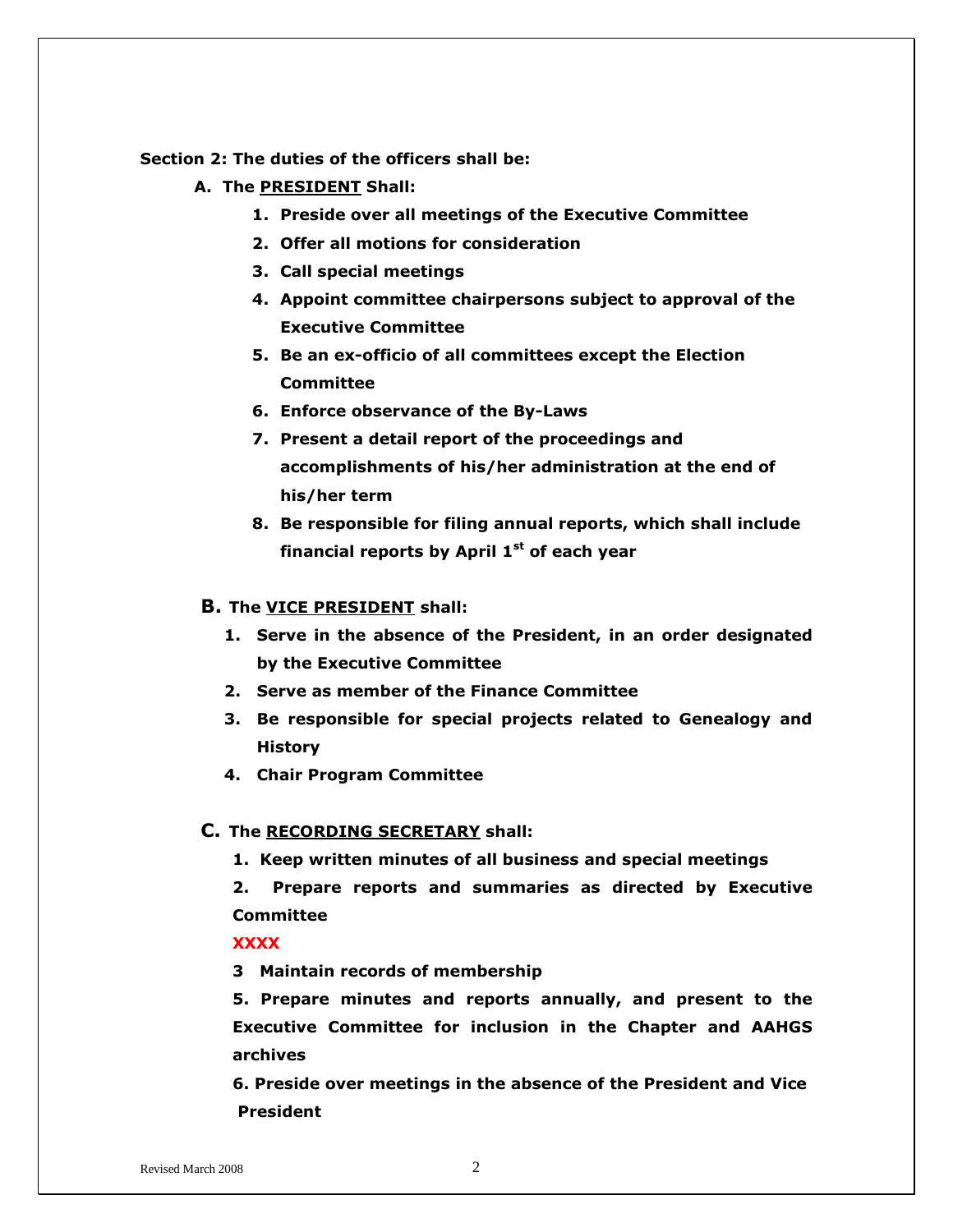#### **D. The CORRESPONDING SECRETARY**

- **1. Inform members of meetings**
- **2. Responsible for all correspondence received by U.S. Mail and Email**

#### **E. The TREASURER shall:**

- **1. Be entrusted with the custody of the Chapter funds**
- **2. Serve as member of the Financial Committee**

**3 Receive all monies and deposit same in Banks and/or other** 

**financial institution designated by the Executive Committee**

**4 Obtain all receipts and documents necessary for** 

**reimbursement**

**5. Sign all checks and have them countersigned by President or his/her designee**

**6. Keep proper books and present financial statements at each meeting**

**7. Prepare an annual financial report to be sent to the National Society**

#### **F. The PARLIAMENTARIAN shall:**

**1. Be versed in parliamentary procedure and guide the presiding officer**

**2. Ensure that meetings and proceedings of the Chapter are in accordance with its Articles of Incorporation, its by-laws, and Robert's Rules of Order, Revised**

**3. Serve as chairperson of the By-Law Committee**

#### **G. The HISTORIAN/ARCHIVIST shall:**

- **1. Be the custodian of all artifacts, photographs, news clippings, and historical documents of the Chapter**
- **2. Develop a 5 year history of the Chapter**
- **3. Perform special assignments as designated by the Executive Committee Newsletter**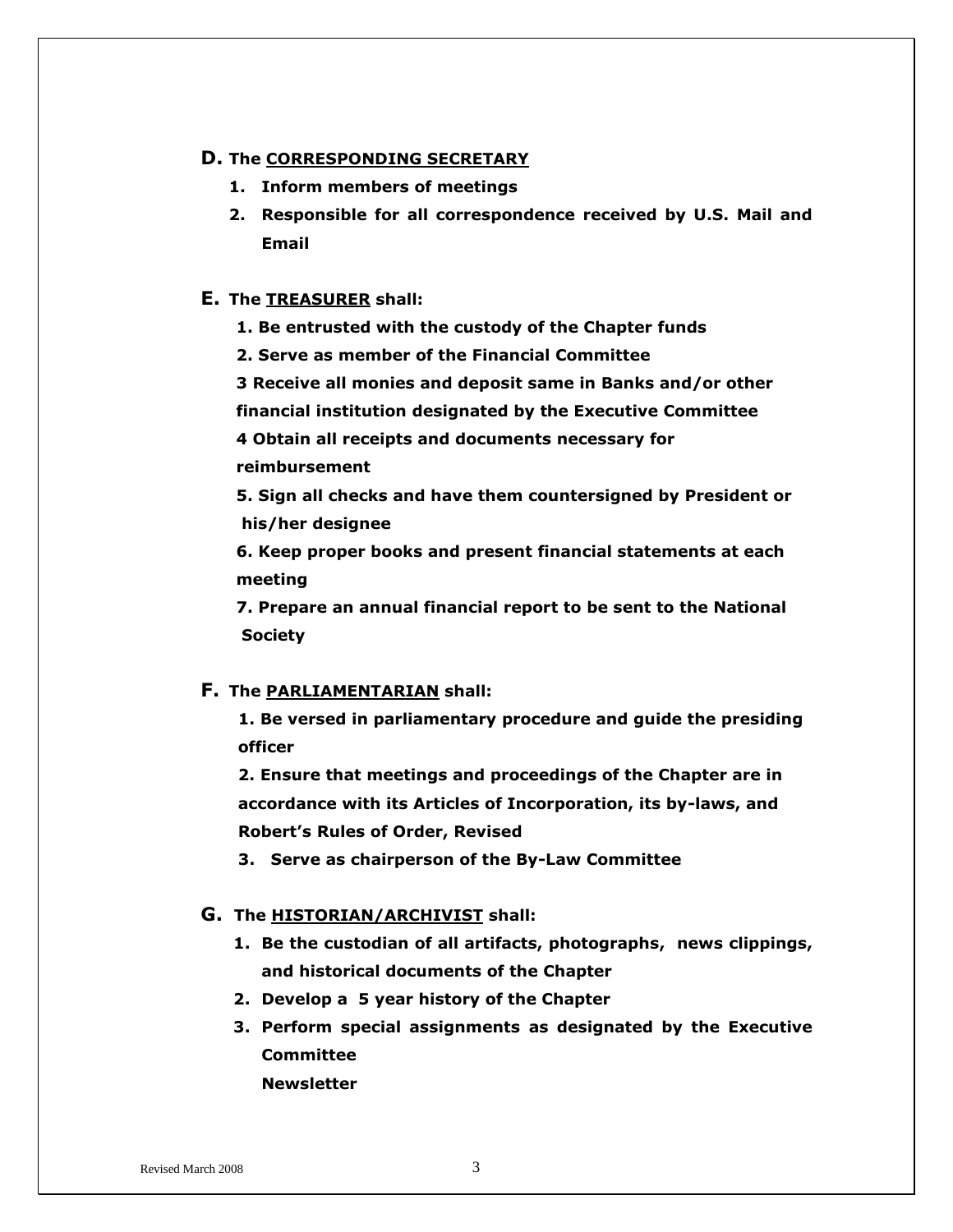- **H. The PUBLIC RELATIONS/ NEWSLETTER EDITOR shall:**
	- **1. Choose, edit, and prepare for printing all material for the Chapter Newsletter**
	- **2. Bring before the Executive Committee issues pertinent to publication of the Newsletter**
	- **3. Mail flyers, newsletters, and other correspondence requiring bulkmail, unless otherwise delegated by Executive Committee**

**Section 3: Election and Terms:**

- **A. Election of officers shall be held every 2 years**
- **B. Elected officers may serve no more than 2 consecutive terms**
- **C. Historian/Archivist and Newsletter Editor shall be appointed by the Executive Committee**

# **ARTICLE IV: MEETINGS**

**Section 1: Chapter shall hold monthly meetings of the membership with the exception of May, July, August and December. The month of May shall be set aside for an annual Summer Outing or Field Trip. The month of December shall be reserved for the annual Christmas Social.**

**Section 2: An annual meeting shall be held at a time designated by the Executive Committee.**

**Section 3: The Executive Committee shall meet no less than twice a year to conduct the business of the Chapter.**

**Section 4: The Executive Committee may call Special Meetings.**

**Section 5: Motions can be passed by a majority of membership present.**

### **ARTICLE V: STANDING COMMITTEES**

**Section 1: Standing Committees of the Chapter shall be Executive and By-**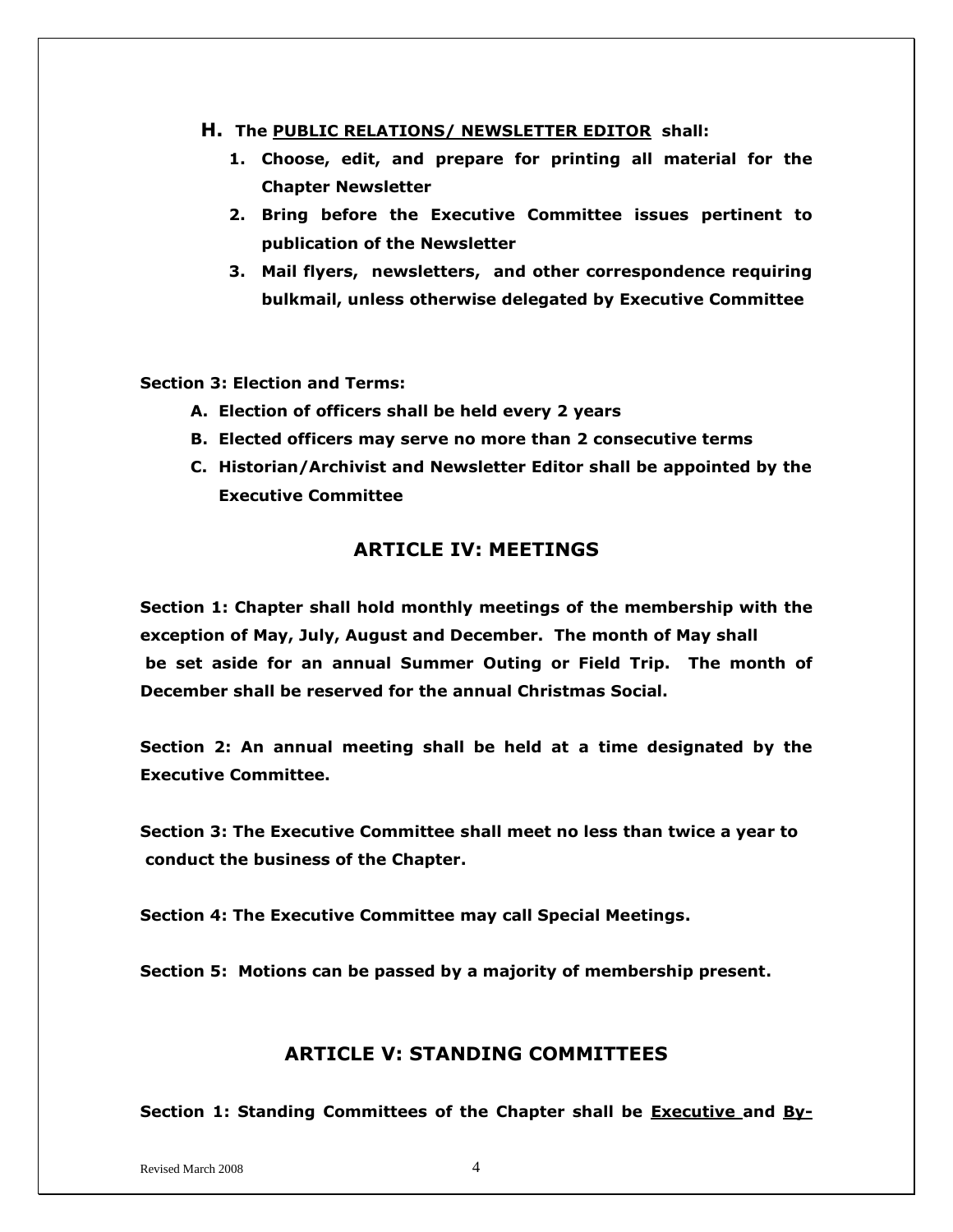**Laws.**

**Section 2: All Committees shall prepare annual reports and submit to the President.**

**Section 3: Chairpersons of Committees with the exception of the Executive Committee, shall be recommended by the President and appointed by the Executive Committee.**

**Section 4: The EXECUTIVE COMMITTEE shall:**

- **A. Consist of elected officers of Chapter**
- **B. Appoint, upon the recommendation of the President pro tem officers to fill vacancies that may occur.**

**Section 5: The BY-LAW COMMITTEE shall be chaired by the Parliamentarian and shall:**

**A. Recommend to the membership changes in the By-Laws**

**B**. **Take all necessary steps to prepare the revised draft of By-laws for distribution to members and for ratification by the membership**

# **ARTICLE VI: NOMINATIONS AND ELECTIONS**

**Section 1: President shall appoint an Election Committee which will serve for the time stipulated by the Executive Committee for the purpose of preparing a slate of candidates and conduct of the Election.**

**Section 2: The Committee Chair shall be appointed by the Election Committee and shall:**

- **A. Perform its duties in accordance with AAHGS Election Handbook**
- **B. Solicit nominations for offices**
- **C. Receive and tally votes**

**Section 3: All persons nominated must be in GOOD standing with the local chapter and the National Society.**